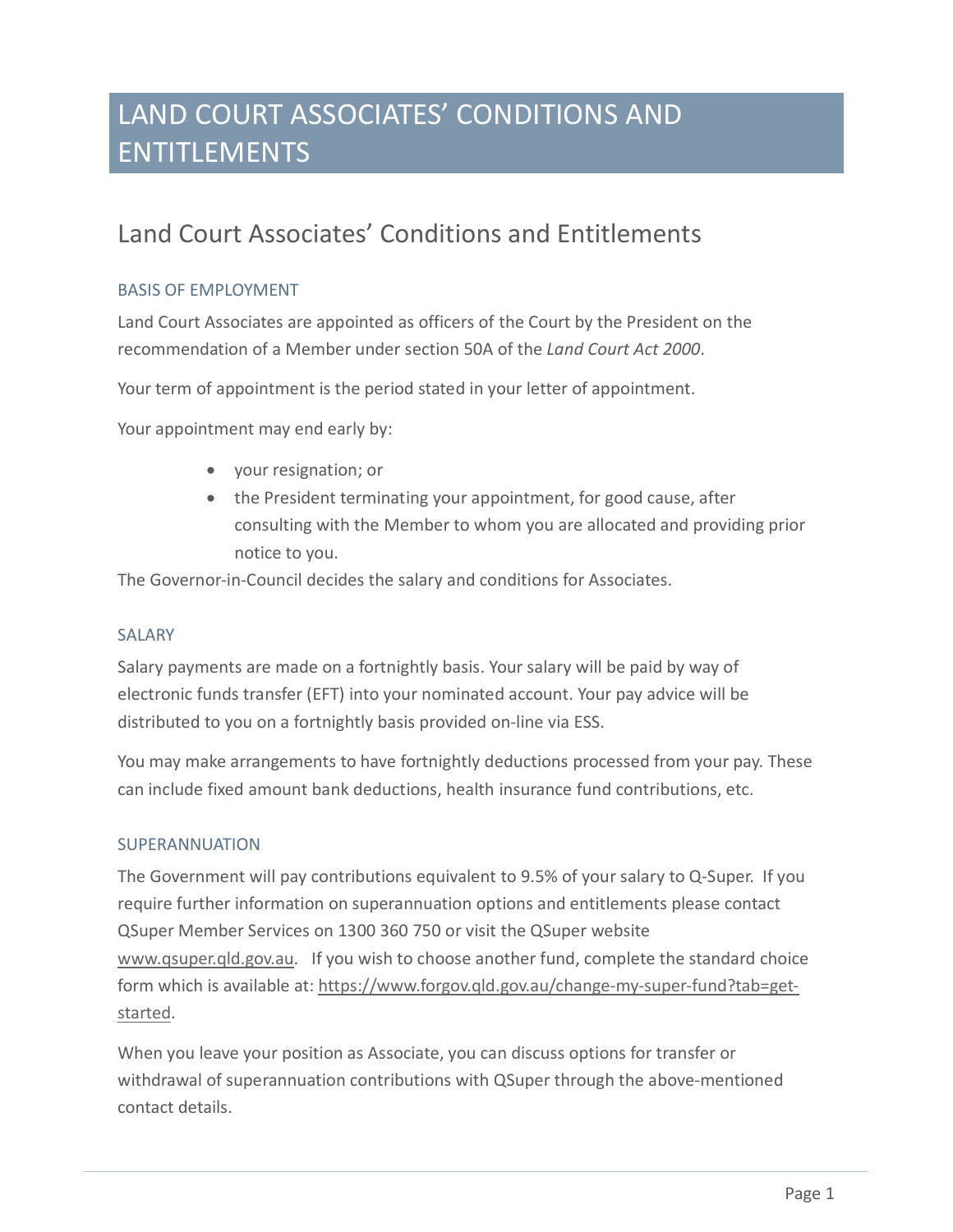#### LEAVE/RECREATION LEAVE

You are entitled to 20 working days' recreation leave per annum which must be taken during your Associateship.

All leave taken is by arrangement with your Member.

Considering your Member's court calendar commitments, discuss when you will take your leave during the year. By no later than the last Friday in March, you are required to submit a leave plan (approved by your Member) to the President's Executive Assistant. The leave plan should detail the dates on which you will take the 20 days recreation leave prior to your resignation date.

Before you take leave, you must complete scan and email a Leave Memorandum to the President's Executive Assistant. You must also submit your Leave through the electronic Employee Self Service (ESS) portal in conjunction with your Leave Memorandum. Your leave will be processed electronically and the ESS system will record and update any leave taken.

Should your Member require an Associate while you are on leave, it is generally your responsibility to find a replacement, in consultation with your Member.

#### PERSONAL LEAVE

Up to 10 days paid personal leave per annum is allowed.

Upon returning from personal leave you must complete a Leave Memorandum then scan and attach the memorandum to an email and send it to the President's Executive Assistant. The Leave Memorandum must be sent in conjunction with your electronic Employee Self Service (ESS) application. Your leave will be processed electronically and the ESS system will record and update any leave taken.

If you take three or more consecutive days' personal leave due to illness, you must submit a medical certificate. This should also be scanned and emailed to the President's Executive Assistant.

It is your responsibility to complete and scan the memorandum to the President's Executive Assistant and apply electronically through ESS for any personal sick leave taken.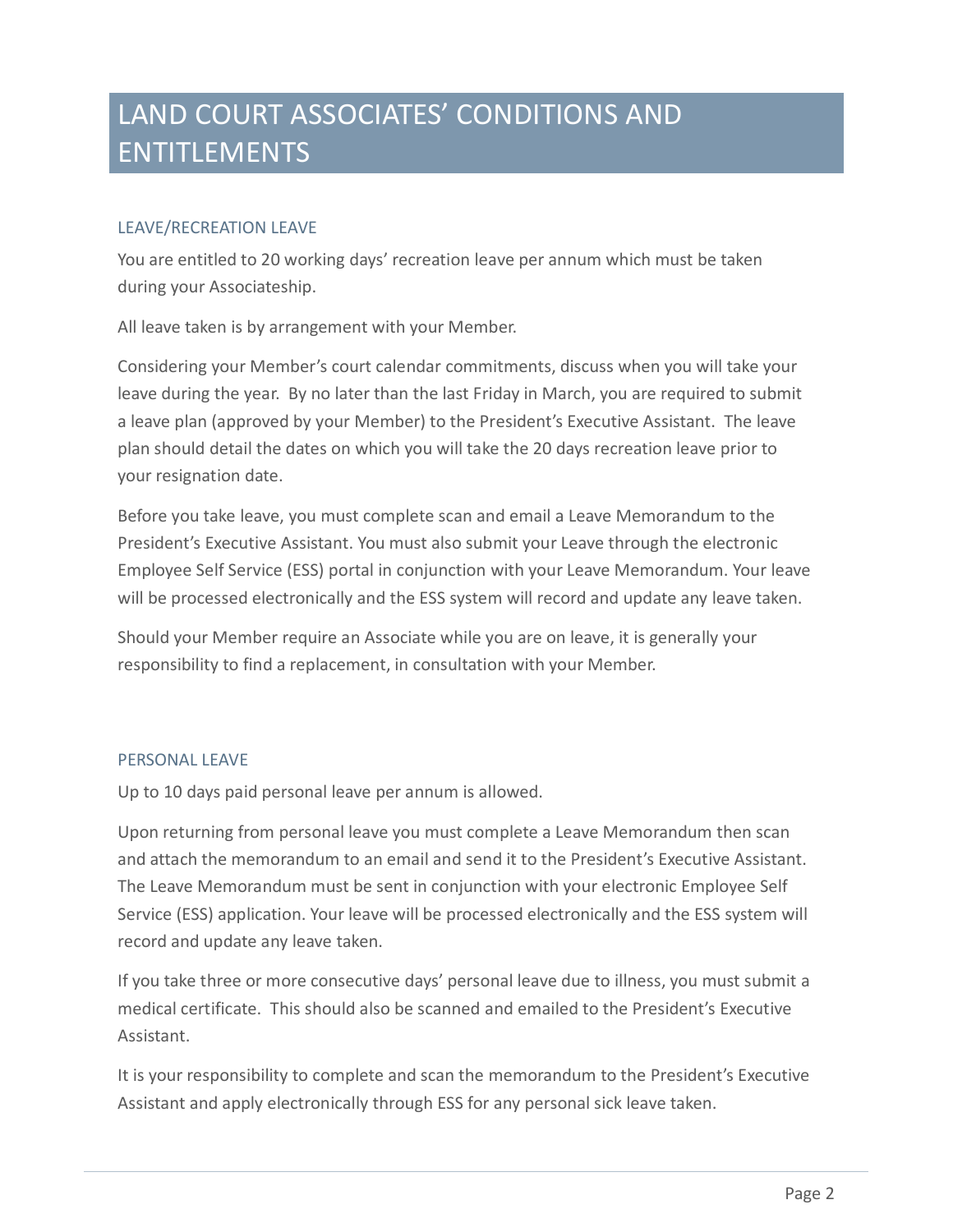## LEAVE LOADING

You will be paid an amount equivalent to 17.5% of four weeks' gross salary for each 12 months service, whether you take leave or not. This will be paid on a pro-rata basis for periods of less than 12 months. All Associates are paid leave loading in December. Upon completion of duty you will receive any outstanding loading.

### YOUR WORKPLACE CONDUCT

The Land Court of Queensland has a policy for zero-tolerance of unacceptable conduct in the workplace. Associates must comply with the Land Court Associates' Conduct Policy.

### OTHERS CONDUCT

Conduct by officers of the Registry is governed by the *Department of Justice and Attorney-General Workplace Policy*, this policy can be accessed at: https://intranet.justice.govnet.qld.gov.au/ data/assets/pdf file/0008/75392/Workplace-

[Policy.pdf](https://intranet.justice.govnet.qld.gov.au/__data/assets/pdf_file/0008/75392/Workplace-Policy.pdf)

Conduct by Judicial Officers is governed by the Land Court Judicial Officers' Conduct Commitment. This document can be accessed through the Associates' Sharepoint.

### AVAILABILITY OF COUNSELLING (EMPLOYEE ASSISTANCE PROGRAM)

Associates are entitled to four sessions of counselling a year from EAP (Employee Assistance Program) if required. Associates may feel that they wish to access this service for personal or work-related reasons. These sessions are free and confidential. The EAP phone number is 1300 360 364. If more than four sessions are required, you should speak to the President's Executive Assistant.

### DUTIES DURING MEMBER'S LEAVE

When your Member takes leave, your time at work will be fully and efficiently occupied. You remain responsible, in conjunction with the President's Executive Assistant, for the running of the chambers. Your work will be supervised by another Member designated for the purpose by your Member. You may be required to undertake specific duties, for example working as Associate to another Member, or performing research, or other designated projects.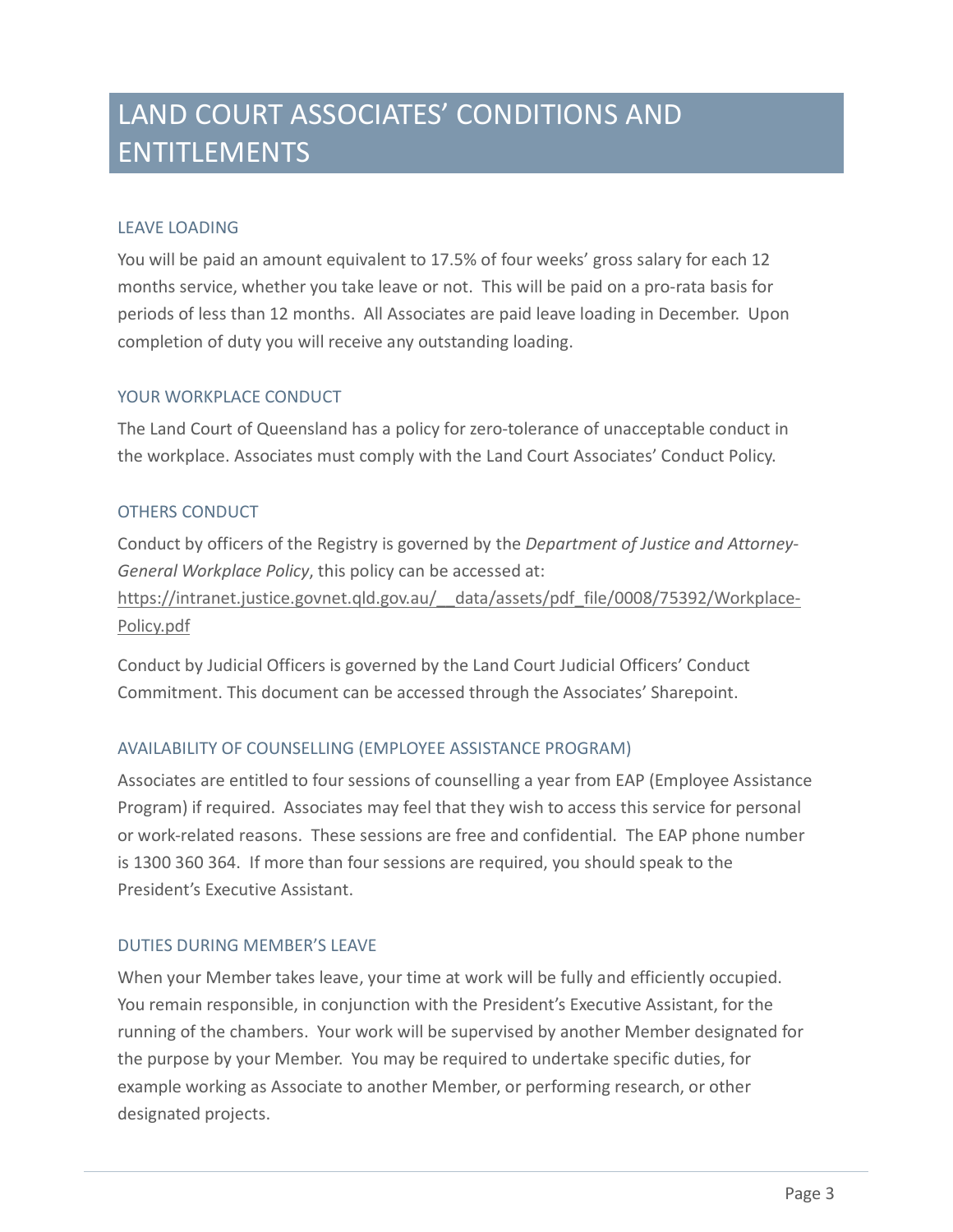#### USE OF RESOURCES

The Court's resources shall generally be used only for official purposes.

#### PRIVATE CALLS

With the permission of your Member, you may make limited use of Court telephones for local calls for domestic purposes. Calls to private mobile phones may be made only in emergencies.

#### STUDY PURPOSES

With the permission of your Member, you may make reasonable use of your laptop computer, court photocopiers and facsimile machines (for local calls) for study purposes.

#### E-MAIL

E-mail is not to be used for sending personal messages except with the permission of your Member. Messages or attached files must not contain offensive, threatening, obscene or illegal matter.

#### INTERNET ACCESS

Internet use by Associates should be in accordance with Department of Justice and Attorney-General *[Use of ICT Services, Facilities and Devices Policy](https://intranet.justice.govnet.qld.gov.au/__data/assets/pdf_file/0004/35392/use-ict-services-facilities-devices-policy.pdf)* and the *[Use of Internet](https://www.qld.gov.au/gov/documents/policy/use-internet-and-email-policy)  [and E-Mail Policy](https://www.qld.gov.au/gov/documents/policy/use-internet-and-email-policy)* and should be for official use only. Limited private use may be approved by your Member. Associates should not use unauthorised software or allow unauthorised use of their work devices.

### CHANGE OF CONTACT DETAILS

If the Registry is required to contact your Member after hours, this will be done through you. Therefore, you must ensure your personal and emergency contact details are updated in ESS and inform the President's Executive Assistant of any change as soon as possible after it occurs.

#### SECURITY ID CARDS

Associates are issued with government identity and security cards to enable access to the QEII Courts of Law and Brisbane Magistrates Court buildings. It is your responsibility to ensure the